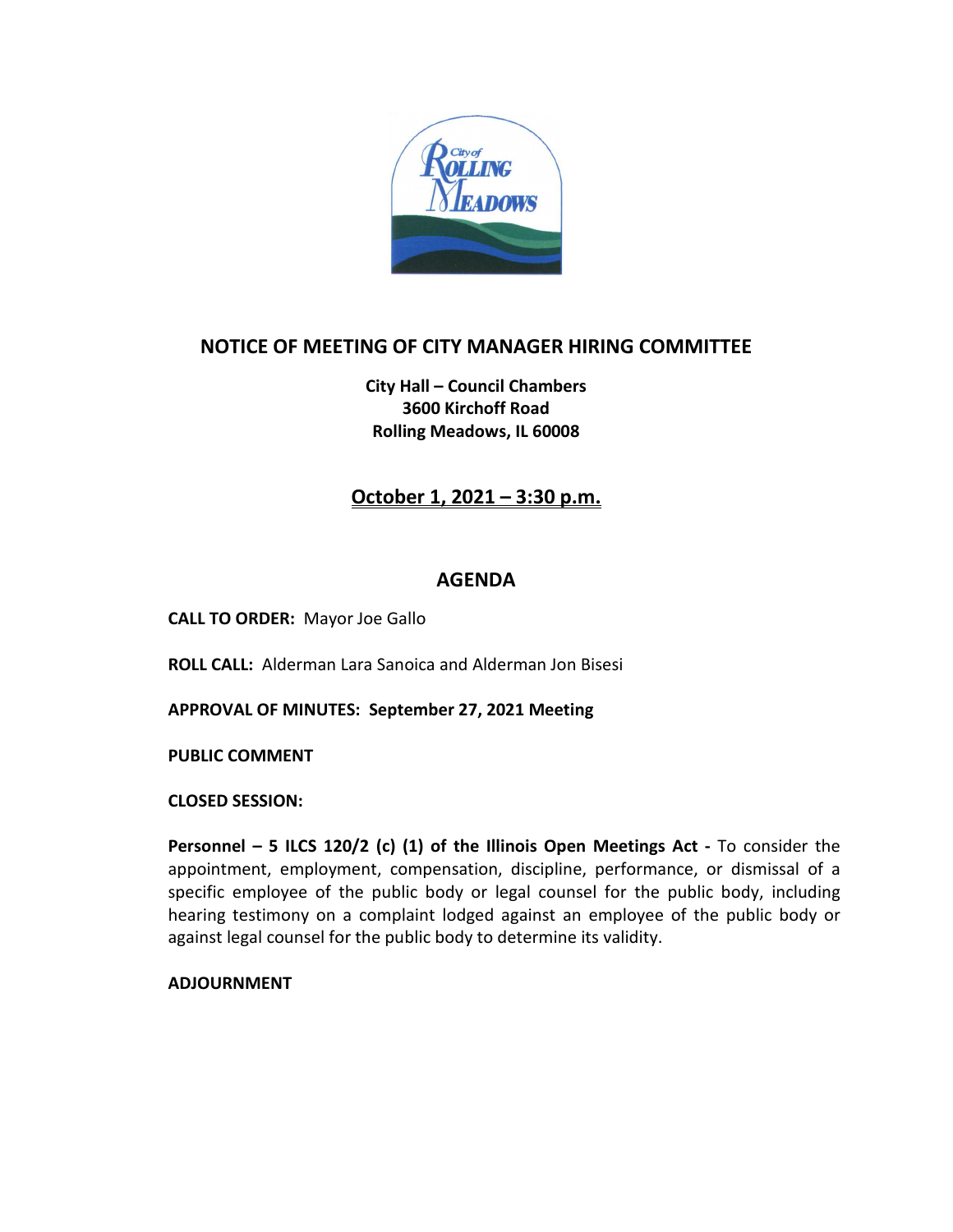# **CITY MANAGER HIRING COMMITTEE MEETING MINUTES September 27, 2021 DRAFT**

#### **Mayor Gallo called the City Manager Hiring Committee meeting to order at 5:31 p.m.**

# **ROLL CALL:**

Present: Alderman Bisesi and Alderman Sanoica Absent: 0

With 2 present and 0 absent, there is a quorum.

**Staff Members Present**: Deputy City Clerk Judy Brose

### **APPROVAL OF MINUTES:**

The first order of business is to approve the minutes from the *September 22, 2021* meeting. Is there a motion to approve these minutes? Alderman Sanoica made the motion and it has been seconded by Alderman Bisesi. Are there any corrections, additions, or deletions to the minutes? Seeing none, the question is shall the minutes be approved, all those in favor say aye; those opposed say nay. The ayes have it and the minutes are approved.

#### **PUBLIC COMMENT:**

The next step is to open the meeting to the public but there are no signatures on the sign-in sheet.

#### **CLOSED SESSION:**

**Personnel – 5 ILCS 120/2 (c) (1) of the Illinois Open Meetings Act -** To consider the appointment, employment, compensation, discipline, performance, or dismissal of a specific employee of the public body or legal counsel for the public body, including hearing testimony on a complaint lodged against an employee of the public body or against legal counsel for the public body to determine its validity**.**

We will now go into closed session and it does require a motion and a roll call vote. Is there a motion to go into Closed Session? Alderman Sanoica has made the motion and it has been seconded by Alderman Bisesi. Is there any discussion? Seeing none, will the Clerk please call the roll?

AYES: Sanoica, Bisesi NAYS: 0 ABSENT: 0

With 2 in favor and 0 opposed. We will now enter into Closed Session. The audience and press are advised that we do not anticipate taking any action upon returning to open session.